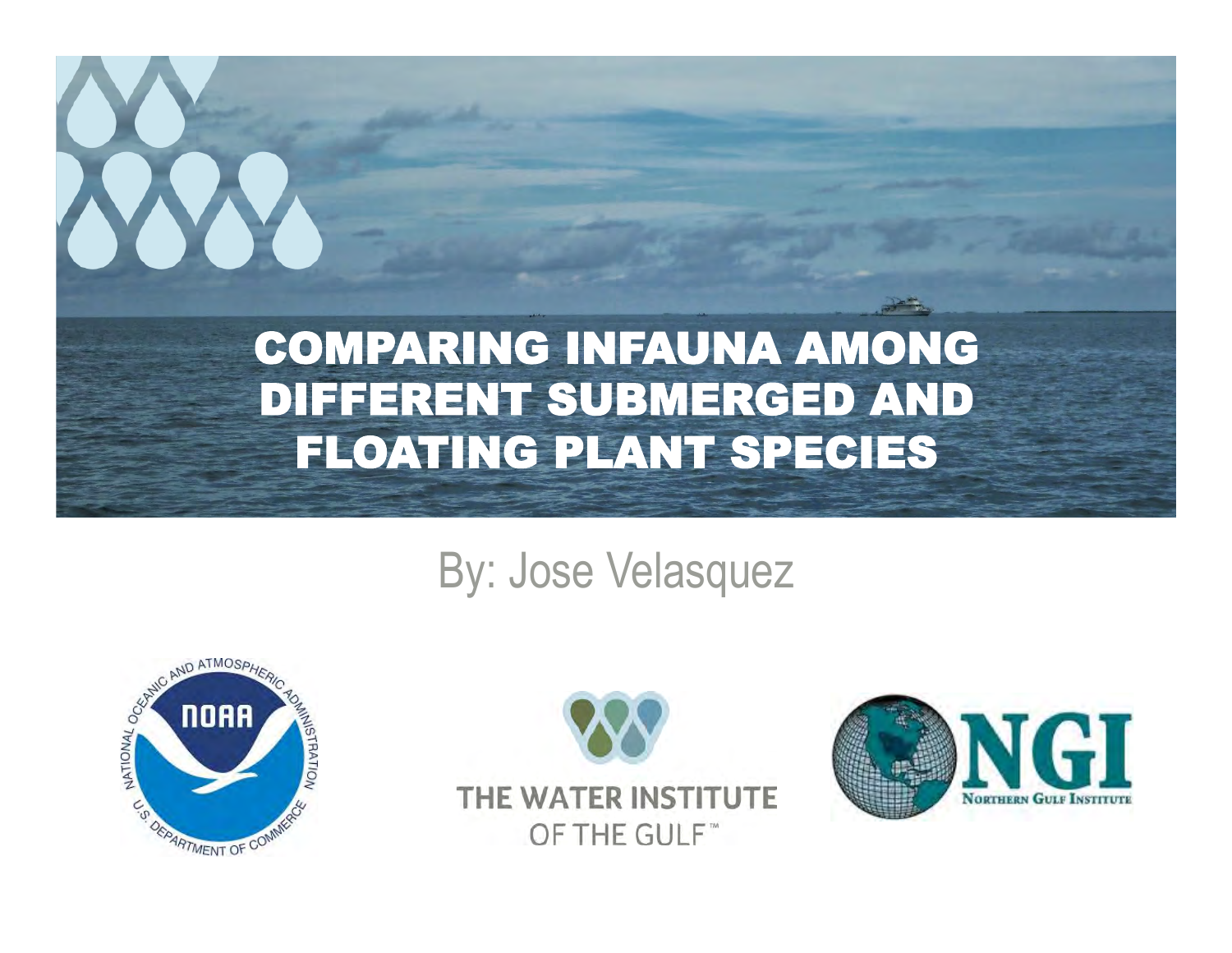# WHO IS JOSE VELASQUEZ?

- 20 years old, originally from El Salvador, moved to Tampa, FL in 2002
- I'm studying Chemical Engineering at (USF) University of South Florida
- I love the environment and hope to one day work in saving/ conserving it

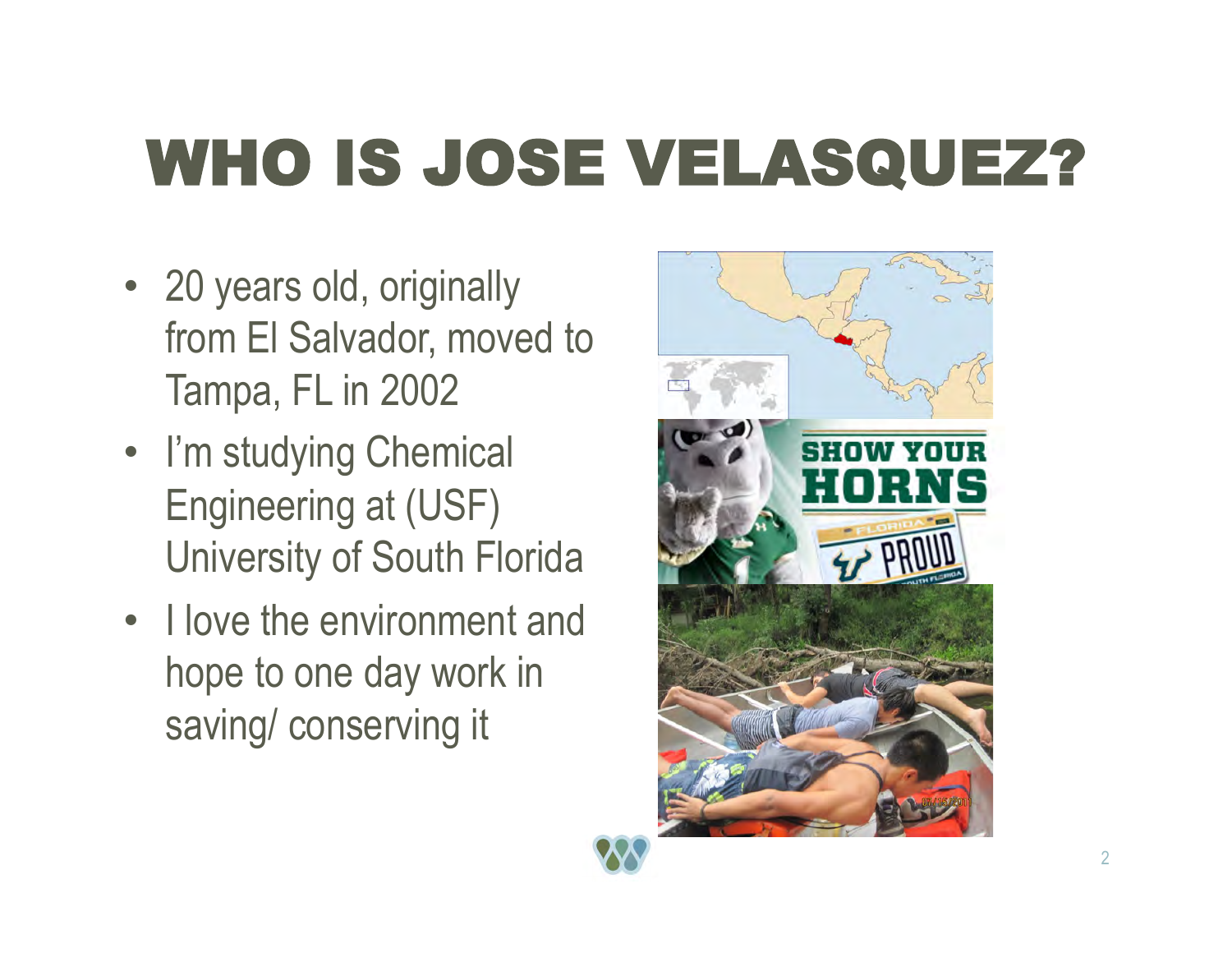## MY AWESOME MENTOR TIM CARRUTHERS

- Studied at the University of Western Australia, initially studying seagrass ecophysiology in coastal and estuarine ecosystem
- Worked at University of Maryland (UMCES) Seagrass ecophysiology, ecosystem processes and global/ regional trends
- Spent the past three years in the Pacific islands supporting countries with coastal management
- Currently Director of Coastal Ecology at the Water Institute of the Gulf





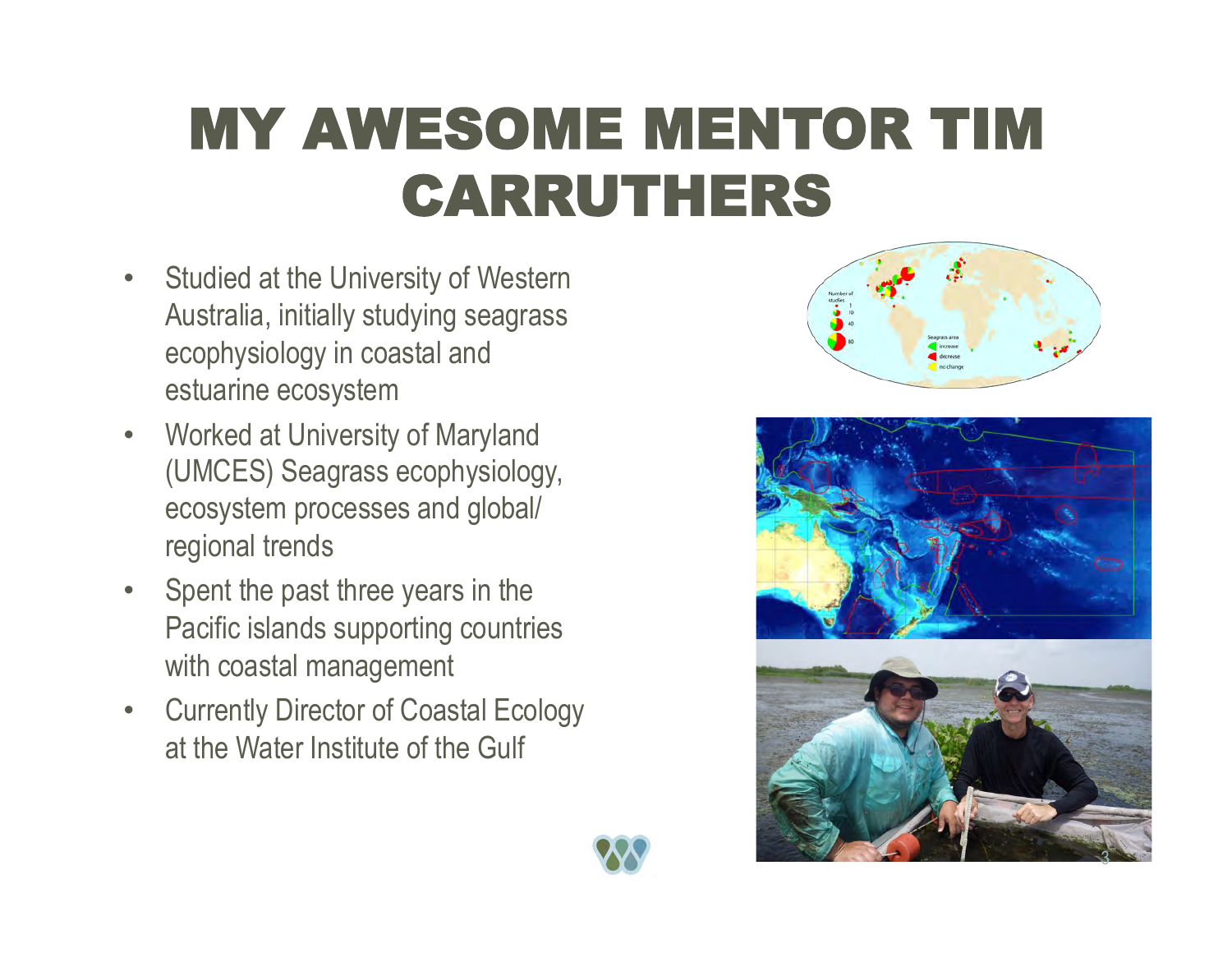

### THE BASIS OF MY EXPERIMENT IS A SMALLER PART OF THE BIGGER PICTURE: EXAMINING THE EFFECT OF PLANT COMPLEXITY ON NEKTON ABUNDANCE

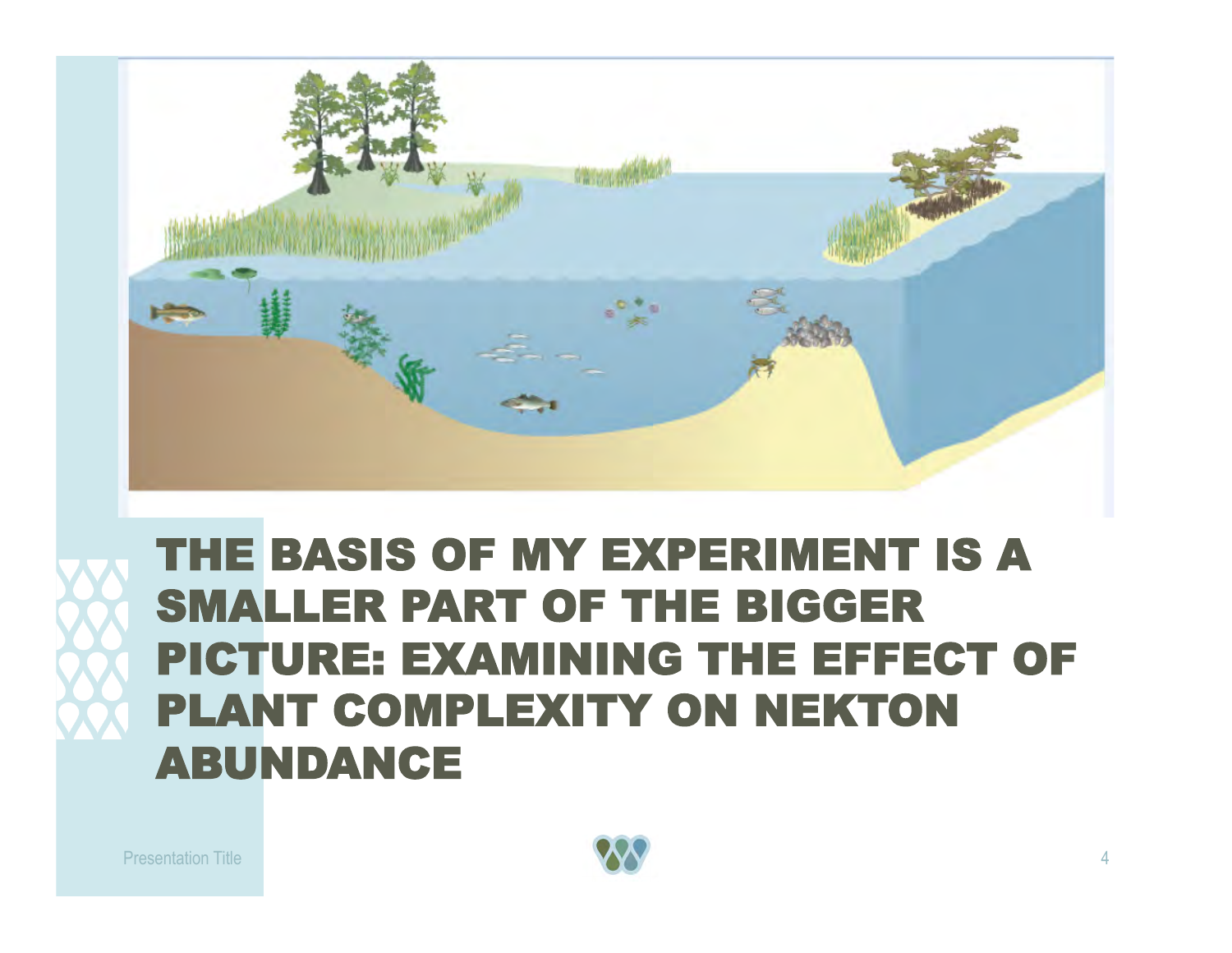### COMPARING THE EXPERIMENT

| <b>Title</b>                                                                                                                           | <b>Authors</b>                                                              | <b>Plant Species</b>                                                                                                                                                    | <b>Methods</b>                                                                                                                                                           | <b>Location</b>                                                                                                               | <b>Results</b>                                                                                                                                                                                                       |
|----------------------------------------------------------------------------------------------------------------------------------------|-----------------------------------------------------------------------------|-------------------------------------------------------------------------------------------------------------------------------------------------------------------------|--------------------------------------------------------------------------------------------------------------------------------------------------------------------------|-------------------------------------------------------------------------------------------------------------------------------|----------------------------------------------------------------------------------------------------------------------------------------------------------------------------------------------------------------------|
| Habitat Complexity and<br>Invertebrate Species<br><b>Richness and Abundance</b><br>in Tropical Seagrass<br><b>Meadows</b>              | Kenneth L. Heck JR and<br>Gregory S. Westone                                | Thalassia testudinum,<br>Halimeda opuntia,<br>Penicillus pyriformis,<br>Syringodium filiforme,<br>Cladophora fascicularia,<br>Halimeda incrassate.<br>Udotea flabellum. | they will take samples of<br>different sites, and will<br>determine the net weight<br>in grams of plant species,<br>and abundance of<br>invertebrae species<br>collected | along the Caribbean coast<br>of the Republic of Panama                                                                        | diversity of plants has a<br>weak to high species<br>number and abundance of<br>certain species yet the<br>aboveground plant<br>biomass was correlated<br>with high invertebrate<br>species number and<br>abundance. |
| Habitat preferences of<br>macro invertebrate fauna<br>among sea grasses with<br>varying structural forms                               | A. Gartner, F. Tuya, P.S.<br>Lavery, K. McMahon                             | Amphibolis griffithii,<br>Posidonia sinuosa,<br>Cymodocea nodosa                                                                                                        | The team gathered data<br>from different sites, in<br>which they measured the<br>density of what was in<br>certain areas that<br>contained certain species.              | Marmion Marine Park in<br>Western Australia located<br>within a semi-enclosed<br>coastal lagoon. And<br>Arinaga Canary Island | Amphibolis griffithii density<br>of fauna colonizing was<br>not so different than that<br>of the controlled Artificial<br>seagrass unit, other was<br>far greater fauna                                              |
| The influence of<br>Quantitative and<br>Qualitative Aspects of<br>Habitat Complexity in<br><b>Tropical Sea Grass</b><br><b>Meadows</b> | Hiromi Taniguchi, Shigeru<br>Nakano and Mutsunori<br>Tokeshi                | natural macrophytes<br>Ranunculus and<br>Sparganium and two<br>artificial macrophytes one<br>complex and one simple                                                     | They measured the<br>amount of invertebrates<br>found in the areas with<br>certain plants.                                                                               | Baja California, Mexico                                                                                                       | natural macrophytes did<br>not seem to have much<br>different results artificial<br>macrophytes were a very<br>different with the complex<br>having much more<br>invertebrates                                       |
| Influences of habitat<br>complexity on the diversity<br>and abundance of<br>epiphytic invertebrates on<br>plants                       | Jason Toft, Charles<br>Simenstad, Jeffery<br>Cordell, and Lenny<br>Grimaldo | Eichhornia crassipes,<br>Hydrocotyle umbellata                                                                                                                          | found the amount of<br>invertabrae around each<br>type of aquatic life which<br>differs due to Eichhornia<br>crassipes being an<br>intrusive species                     | San Joaquin Delta,<br>California                                                                                              | There was more variety of<br>species found in the area<br>around the intrusive<br>species                                                                                                                            |

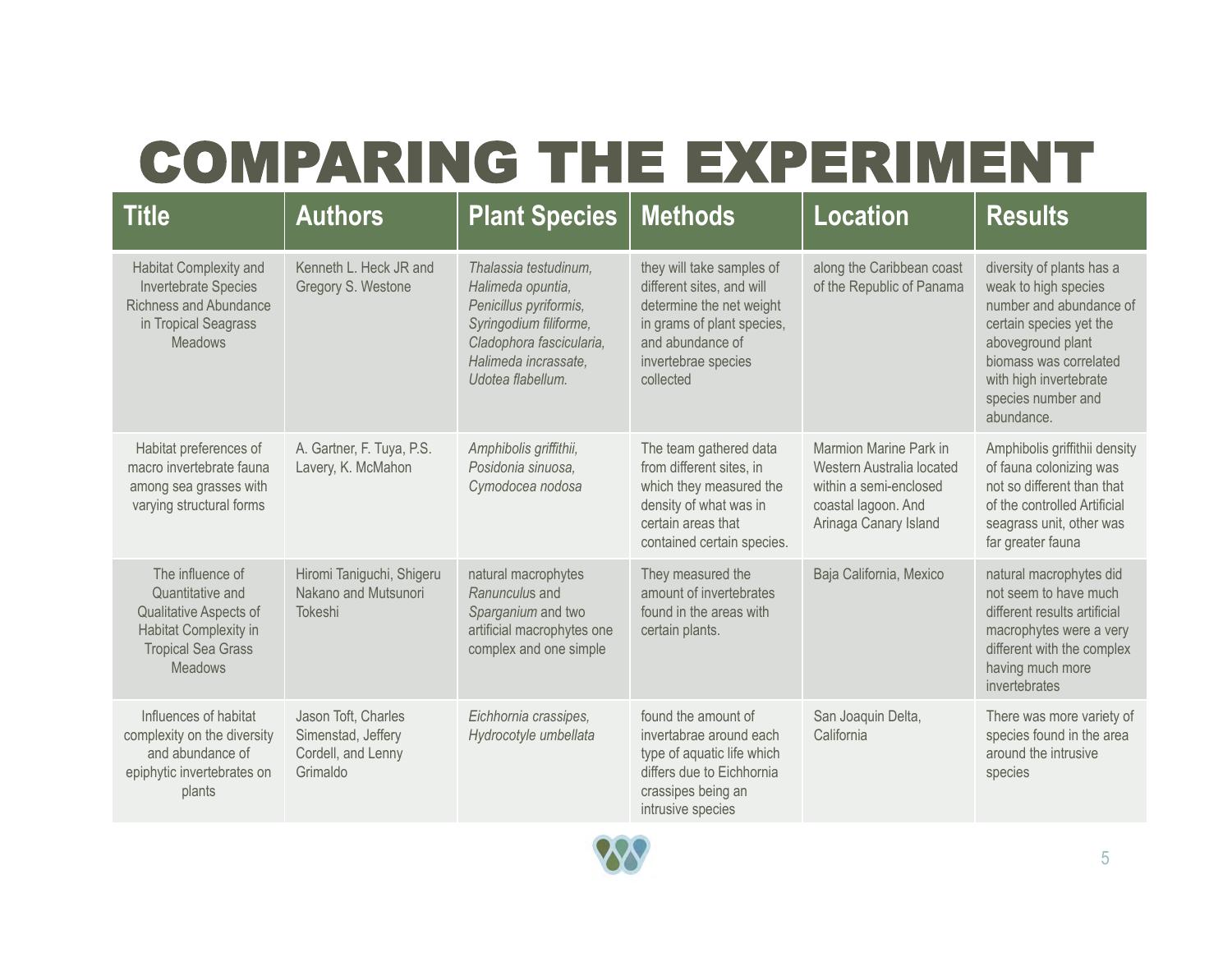# METHODS:BACKGROUND

- Samples were taken at 3 locations with varying salinity
- Samples were taken from areas dominated by different aquatic plants and bare sediment
- My experiment was to identify and quantify infauna
	- Infauna are food for nekton









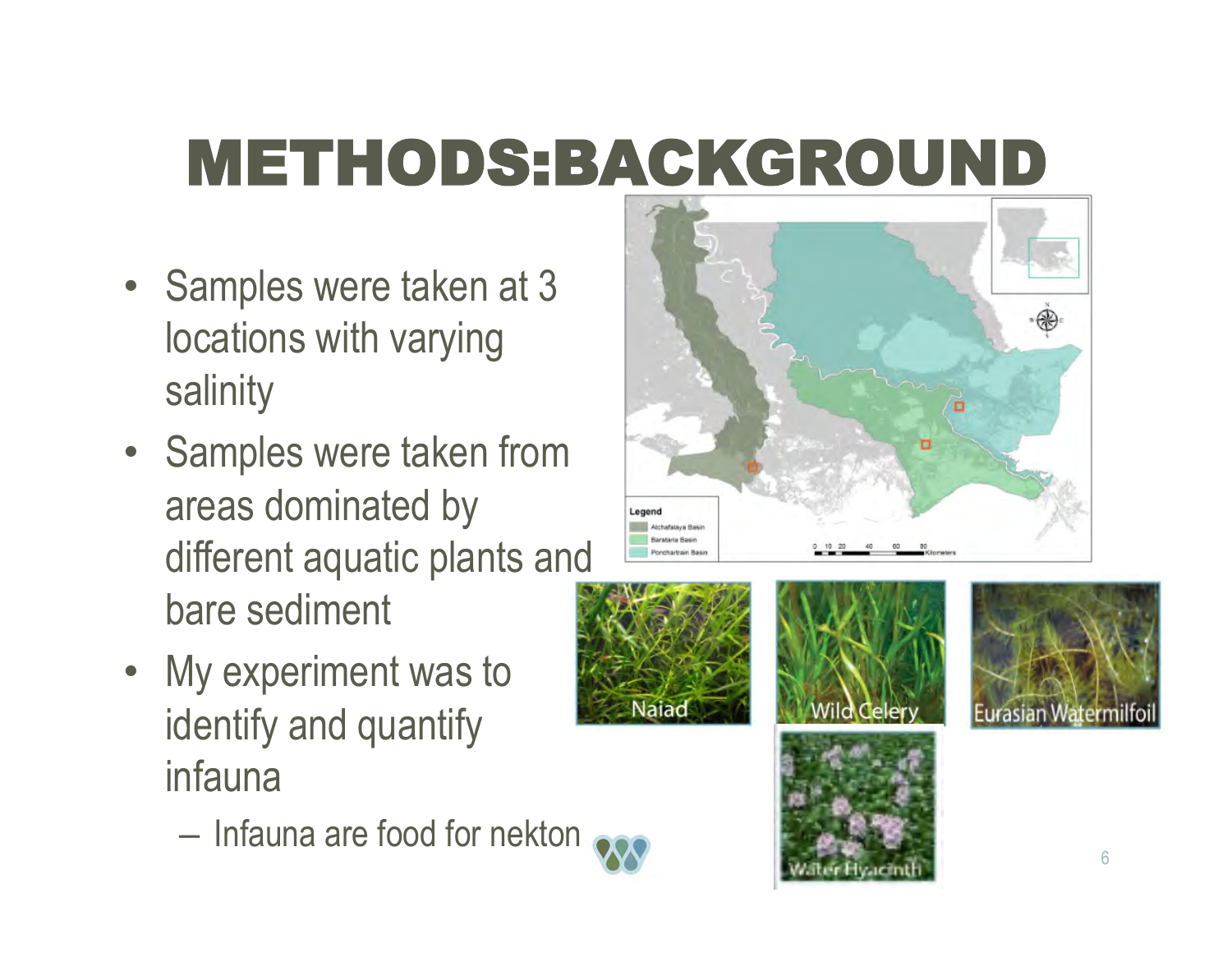# METHODS: FIELD WORK

- Three replicate samples were collected from each treatment, at each location.
- 5 cm diameter by 10 cm depth



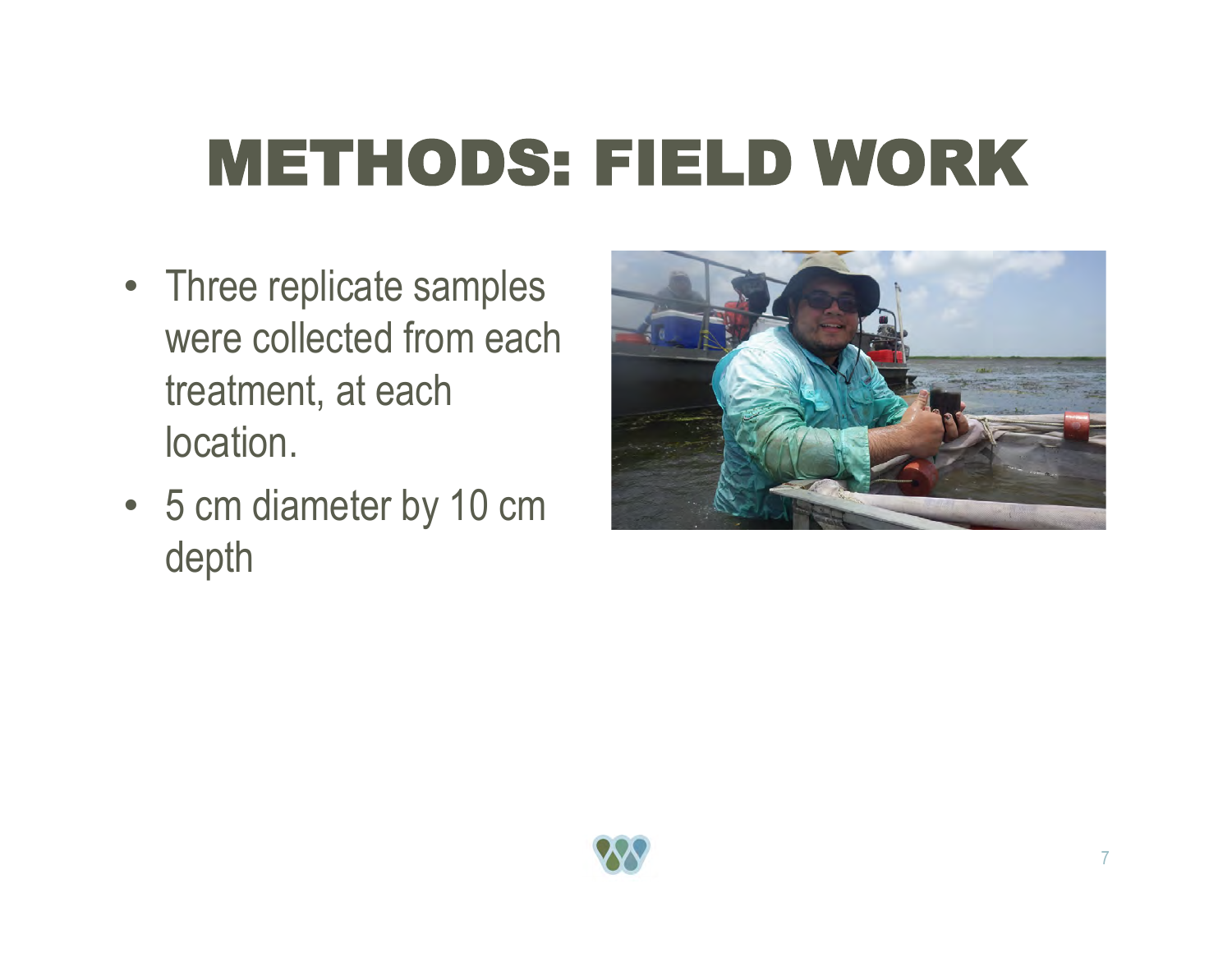# METHODS: FIELD WORK

- Three replicate samples were collected from each treatment, at each location.
- 5 cm diameter by 10 cm depth
- Also If you cant tell that is an alligator.





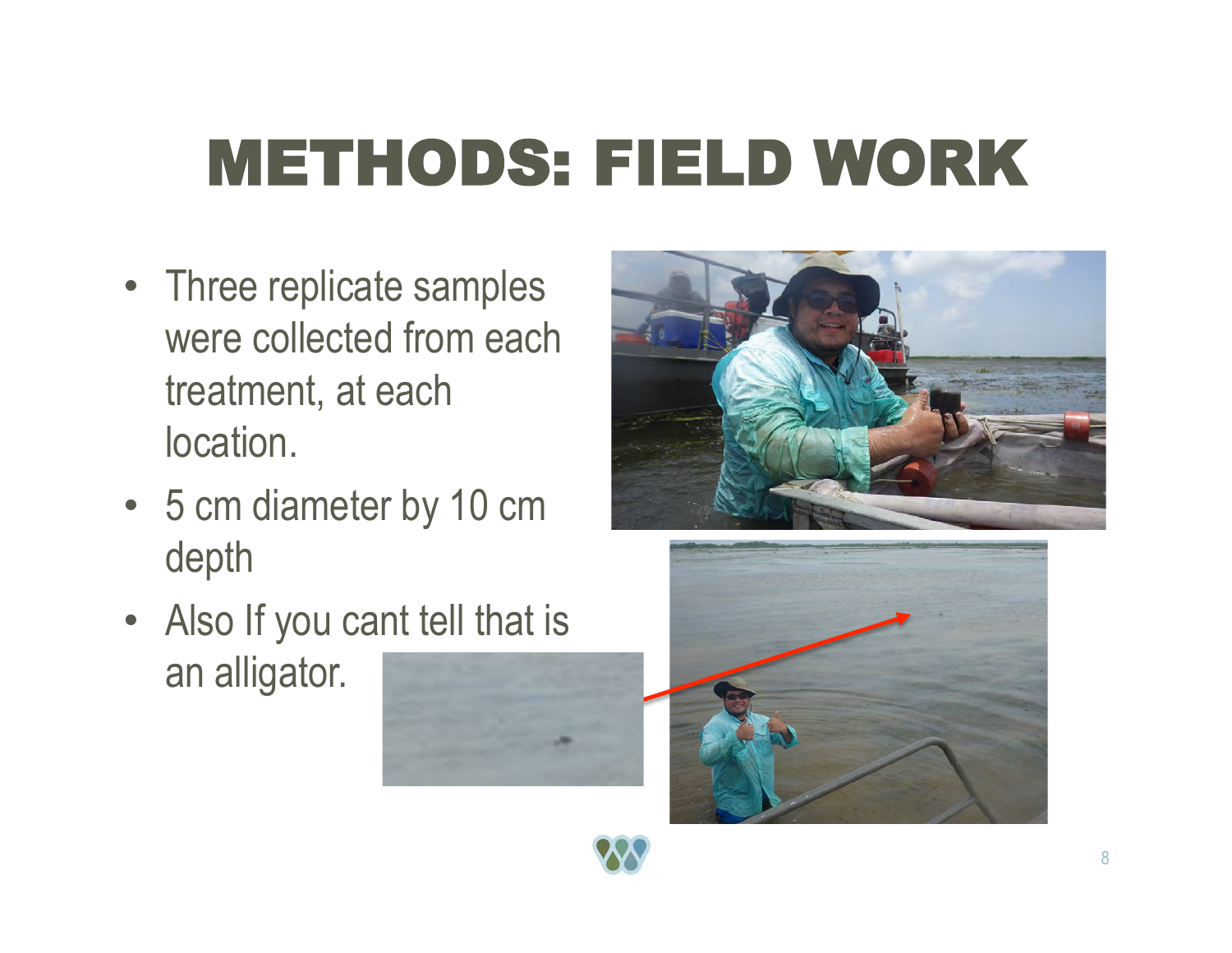# METHODS: LAB WORK

- Samples were washed over 0.8 mm sieve
- Samples were stained with Rose Bengal stain for at least 48 hours
- After the two day staining process I would then separate organisms from the rest of sample



#### Before staining



One day



Two days

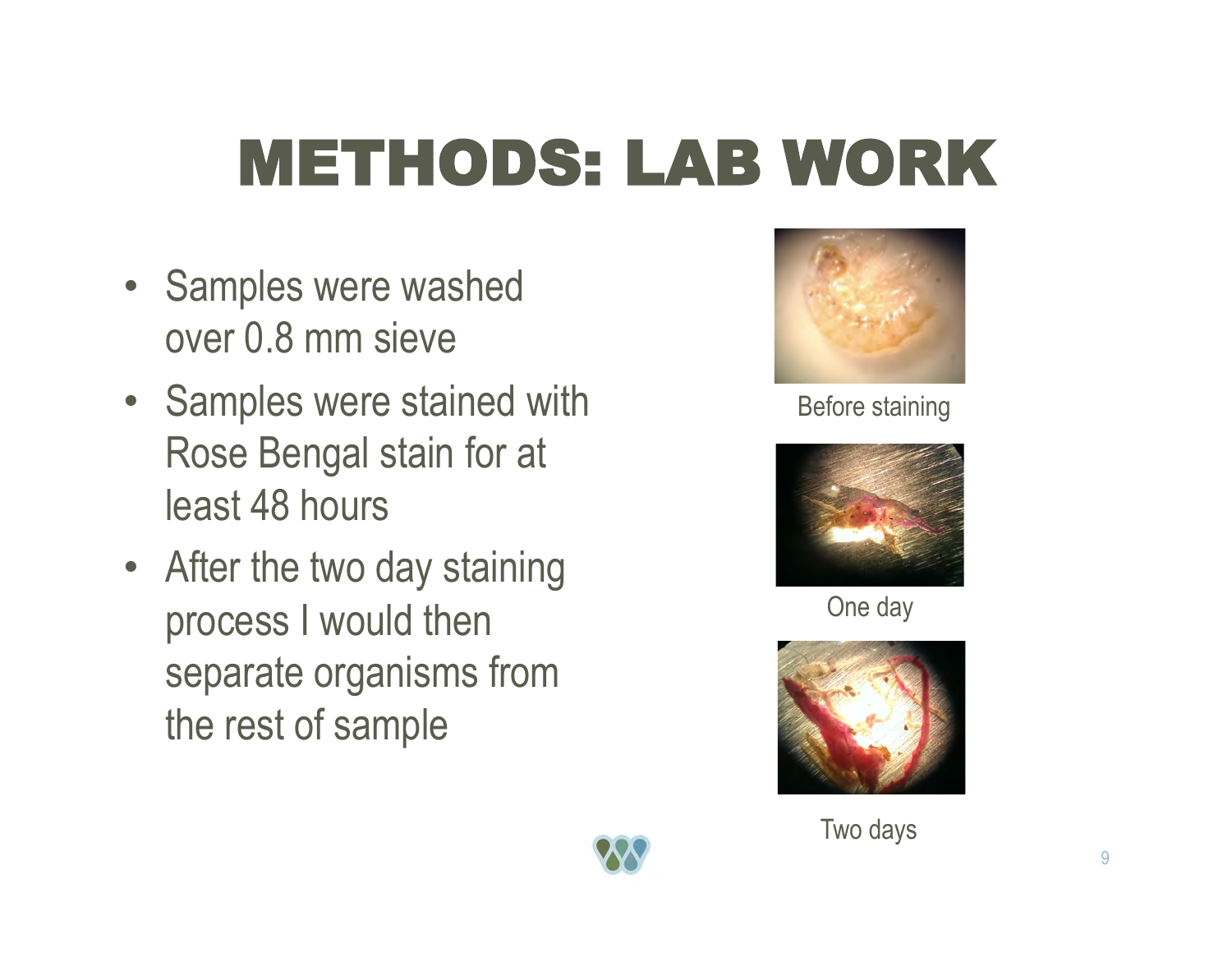# METHODS: IDENTIFYING

- Infauna were identified to the lowest possible taxonomic level [use samples]
- Resources used included journal, books, and web based taxonomic keys.



Identified as a Gammaridea a sub-order of the Amphipoda order



Identified to the species of *Neritina usnea* of the Gastropoda class

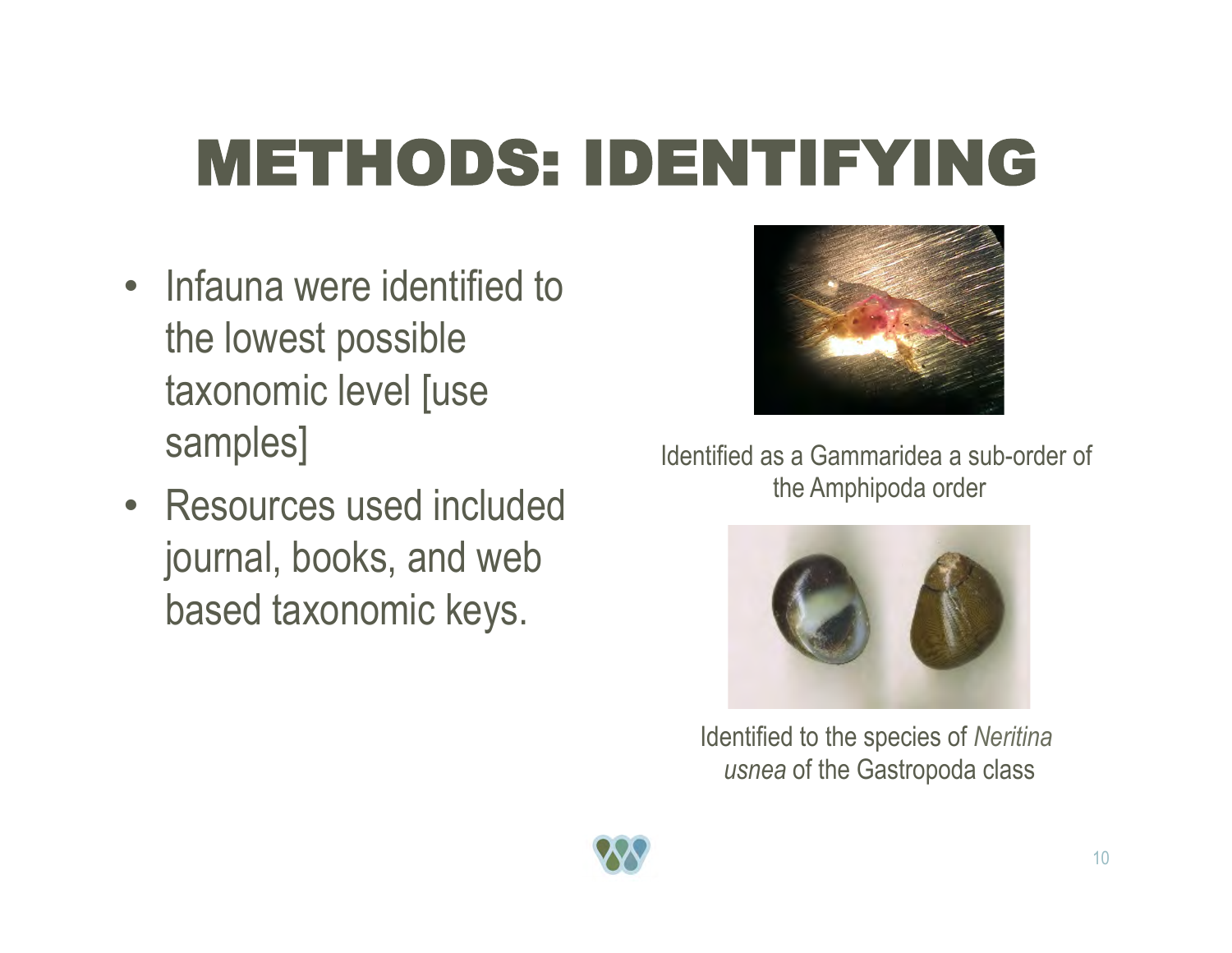## RESULTS: THE COMPOSITION OF THE TESTED AREAS

| <b>Area</b>                    | <b>Salinity (ppt)</b> | <b>Water</b><br><b>Temperature</b><br>$(C^{\circ})$ | <b>Dissolved</b><br>Oxygen (DO)<br>(mg/L) | <b>Average Water</b><br><b>Depth</b><br>(cm) |
|--------------------------------|-----------------------|-----------------------------------------------------|-------------------------------------------|----------------------------------------------|
| Atchafalaya<br>Basin (AB)      | 0.13                  | 26.3                                                | 10.62                                     | 57                                           |
| <b>Barataria</b><br>Basin (BB) | 0.45                  | 29.1                                                | 7.53                                      | 44                                           |
| Pontchartrain<br>Basin (PB)    | 0.66                  | 27.5                                                | 7.15                                      | 39                                           |
|                                |                       |                                                     |                                           | 11                                           |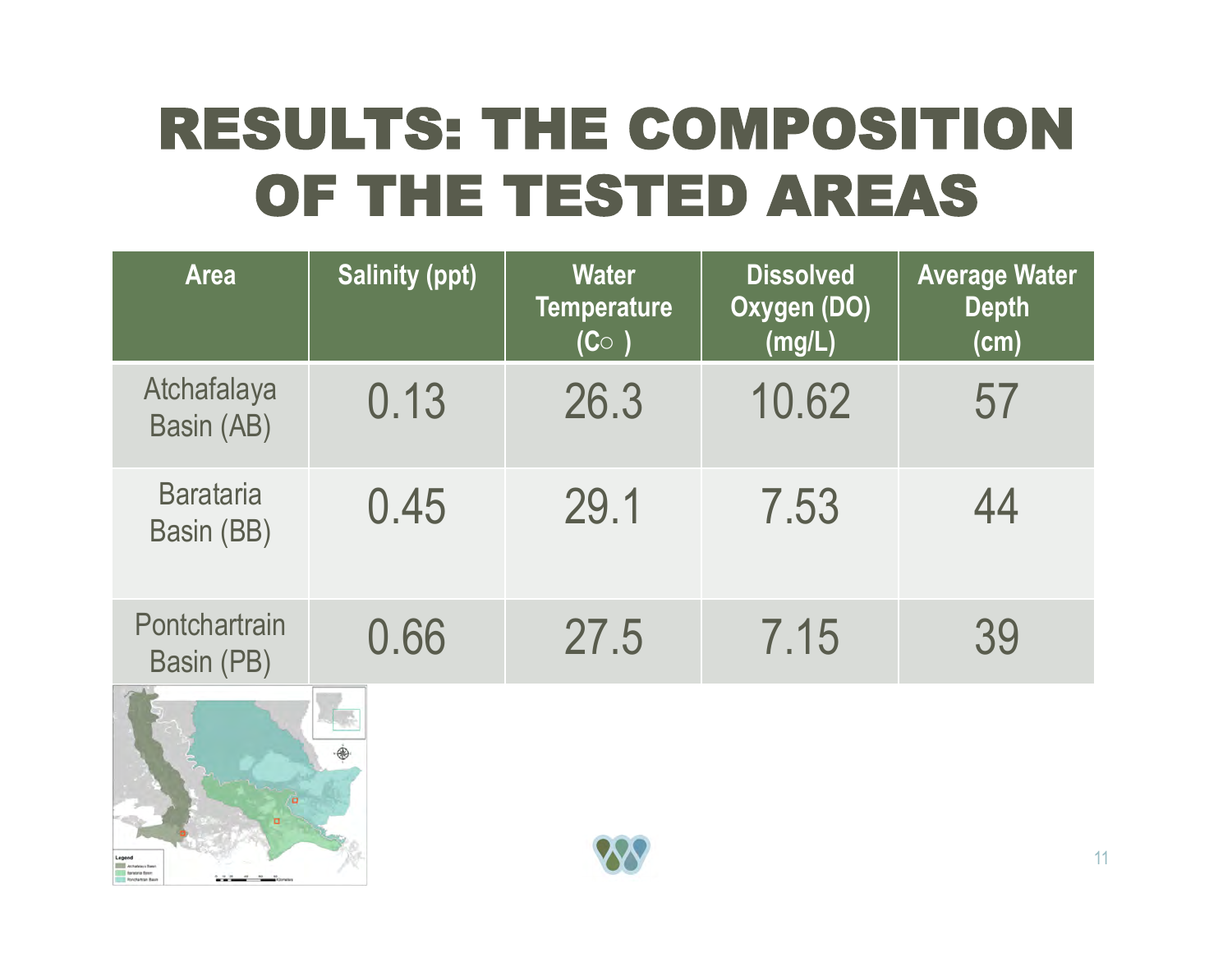## RESULTS: NUMBER OF INFAUNA

- *Najas* had the most infauna overall
- Barataria had the most infauna
- Bare samples had similar number of infauna to the plant species

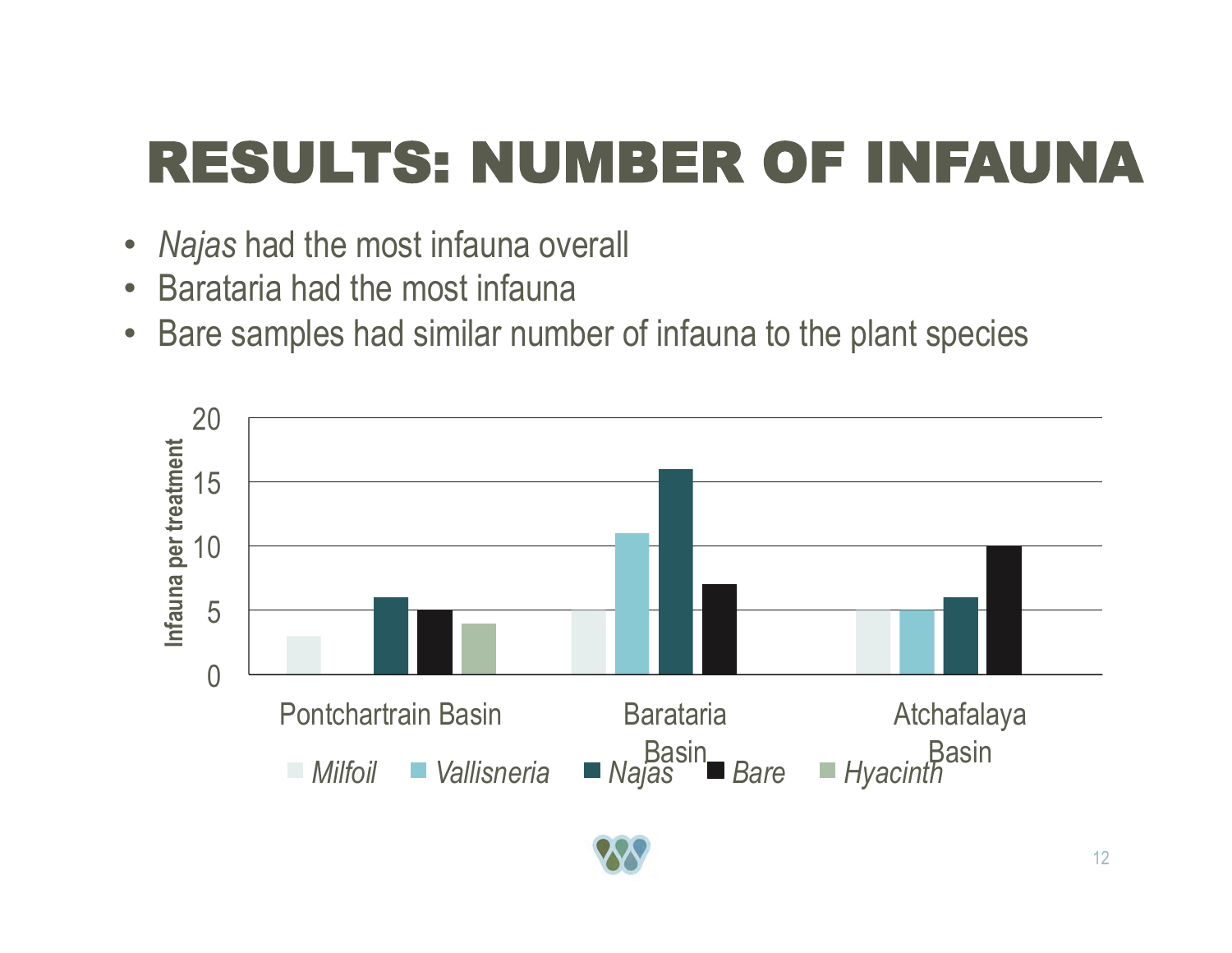## RESULTS: TYPES OF ORGANISMS

- Gastropods were not found in Barataria
- Bivalves and Isopods were only found in Barataria
- The dominant type of infauna was different in each **location**

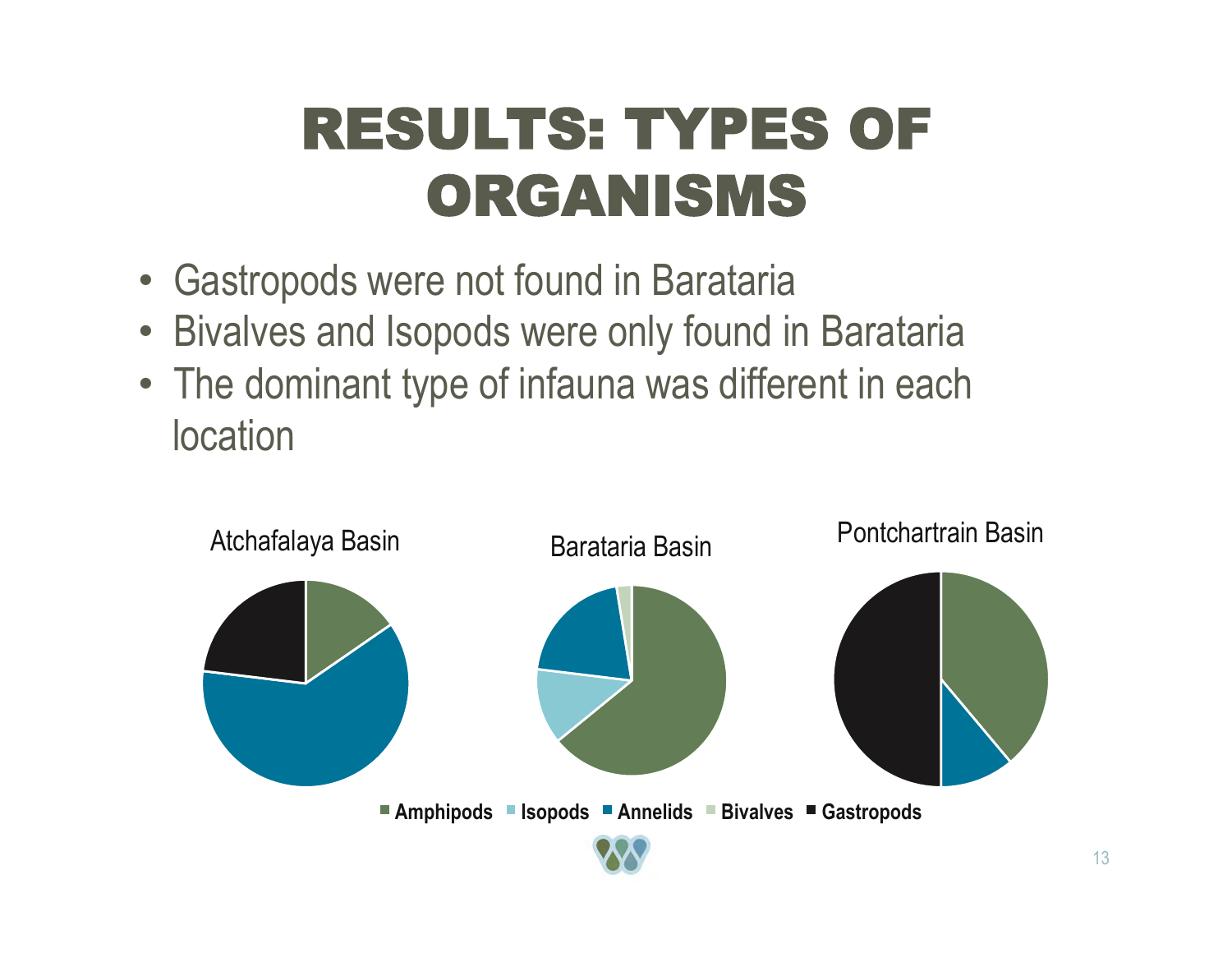# CONCLUSION

- Barataria Basin had the highest infaunal diversity, and the most infauna.
	- Potential drivers of the pattern could be the differences in sediment and detritus.
- No clear trend on the effect of plant species on infauna diversity or abundance
- The similar abundance of infauna in bare sediment to vegetated treatments was surprising, but may be explained by the large amount of detritus in the sediment

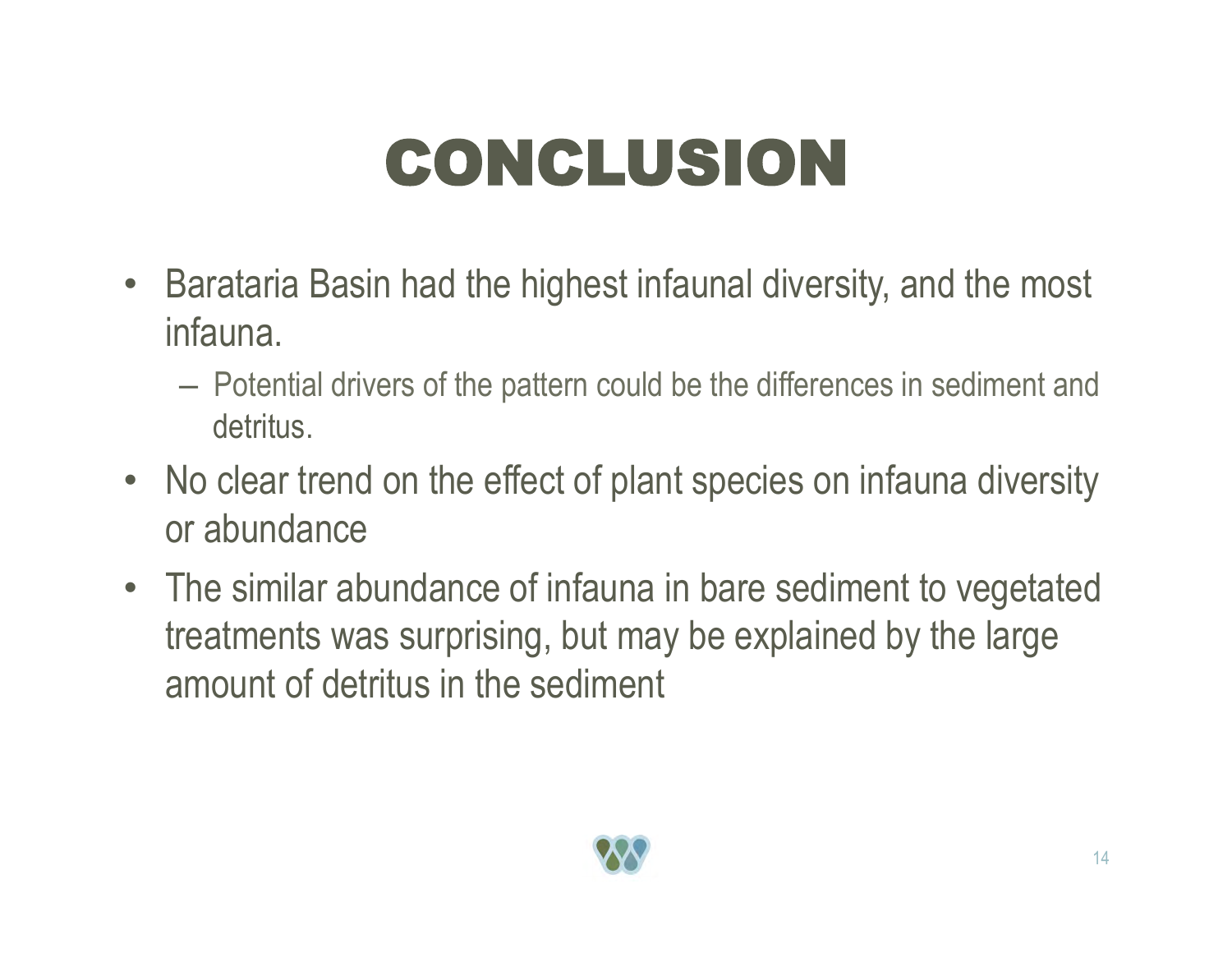# WHAT I LEARNED

### **Challenges**

- The material, I have not taken a class doing with any of this
- Working in a team, I'm not use to working in a team
- The field work, it was very tiresome and exhausting

### **Solution**

- Reading, I really learned a lot reading many books/ websites
- Becoming more communicative and by being more aware of others
- Drink a lot of water stay hydrated, and enjoy the shade whenever possible.

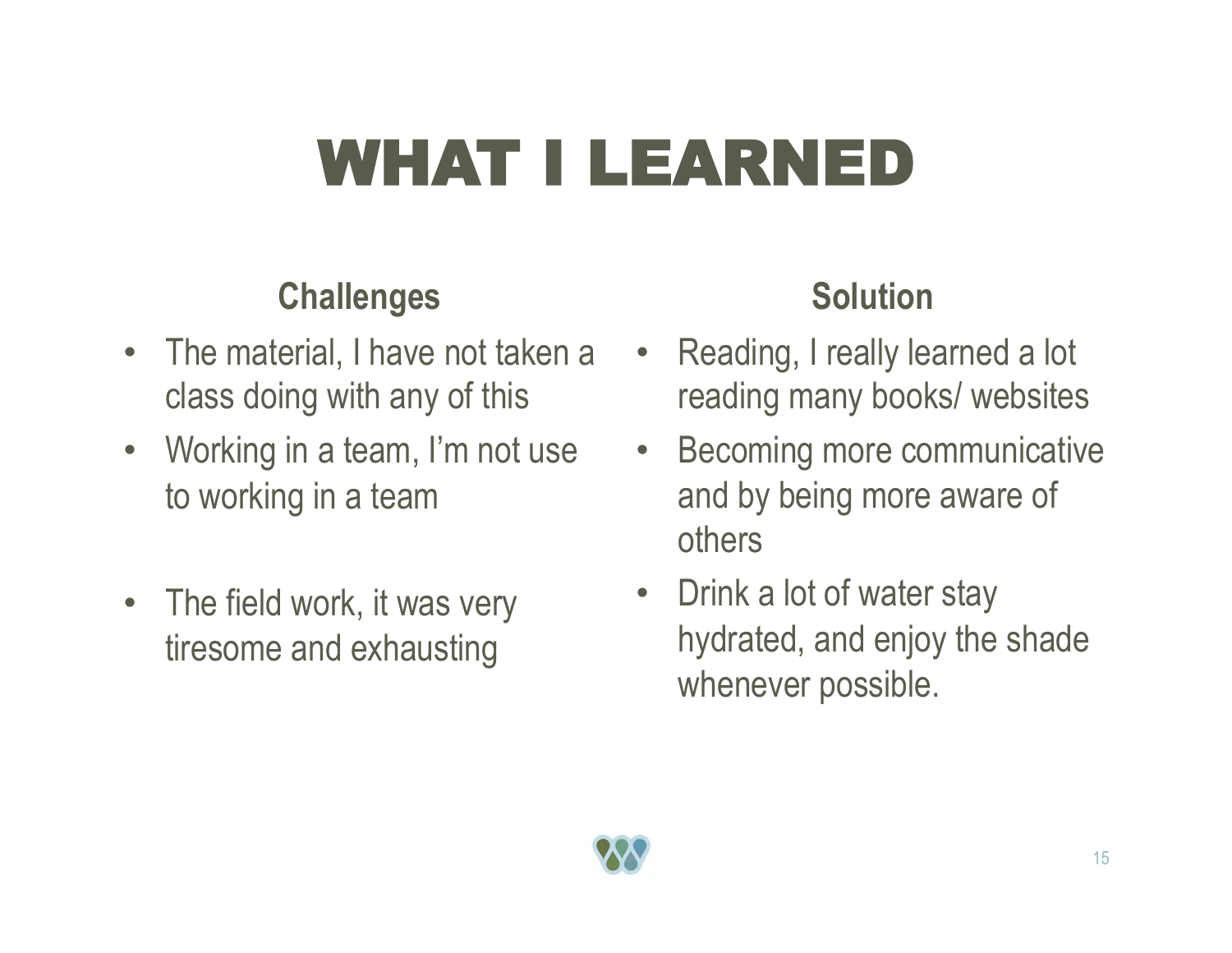## VALUE OF NOAA/NGI INTERNSHIP

- This internship has been amazing opportunity and learning experience for me. I learned how important it is for there to be organizations such as the Water Institute of the Gulf to be present, and the importance organizations such as NOAA being able to fund projects by these organizations so we can stand a chance to better understand our environment. Also the people at the Northern Gulf Institute for caring for this specific area which our whole country depends on.
- One word to describe this internship's value: PRICELESS

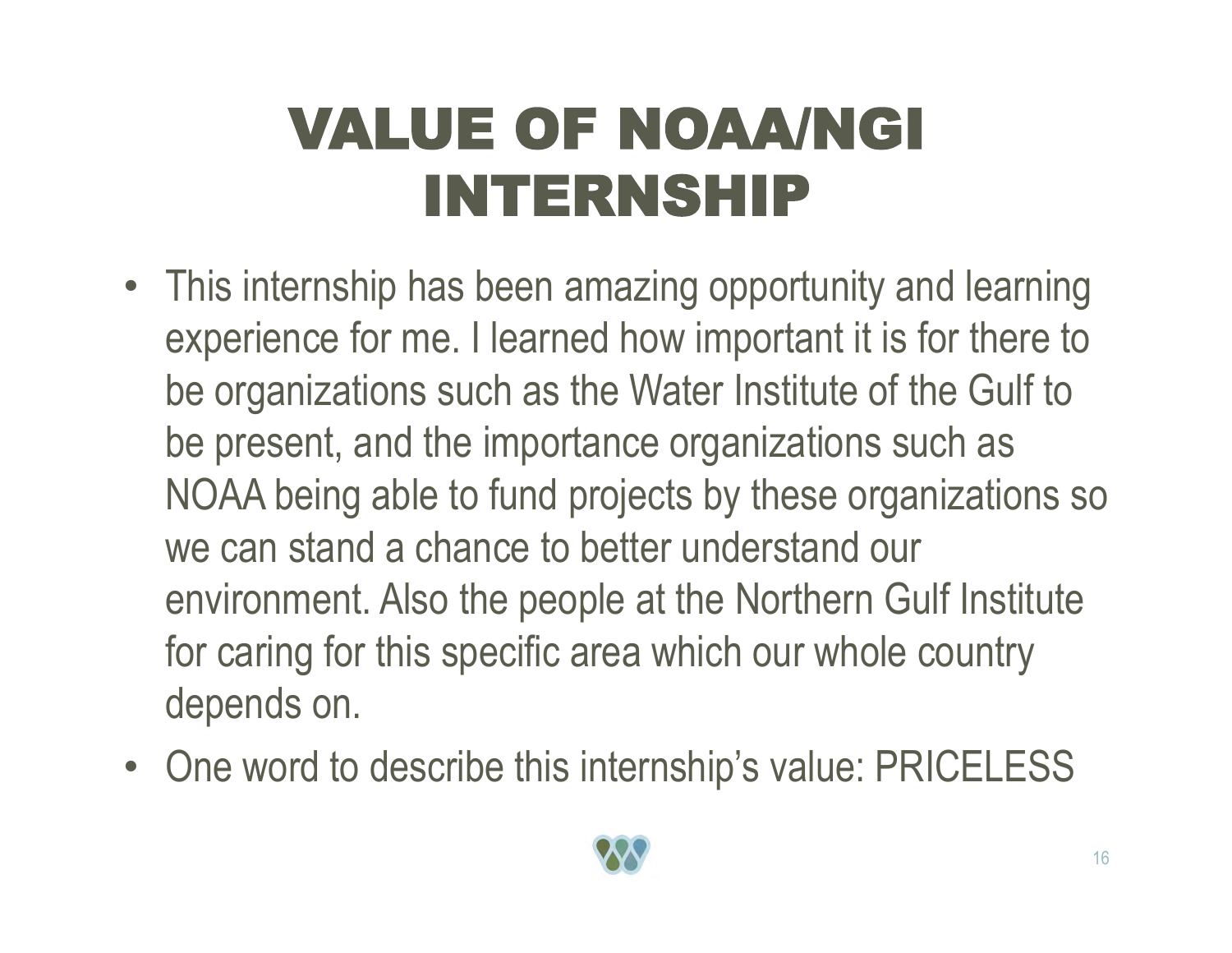# ACKNOWLEDGEMENTS

- My mentor: Tim Carruthers
- My co-mentor: Kelly Darnell
- Leland Moss
- Melissa Baustian
- Tina Miller-Way
- Shila Daswani
- The Northern Gulf Institute
- NOAA
- Caitlin Pinsonat & Shannon Matzke for putting up with me in the lab

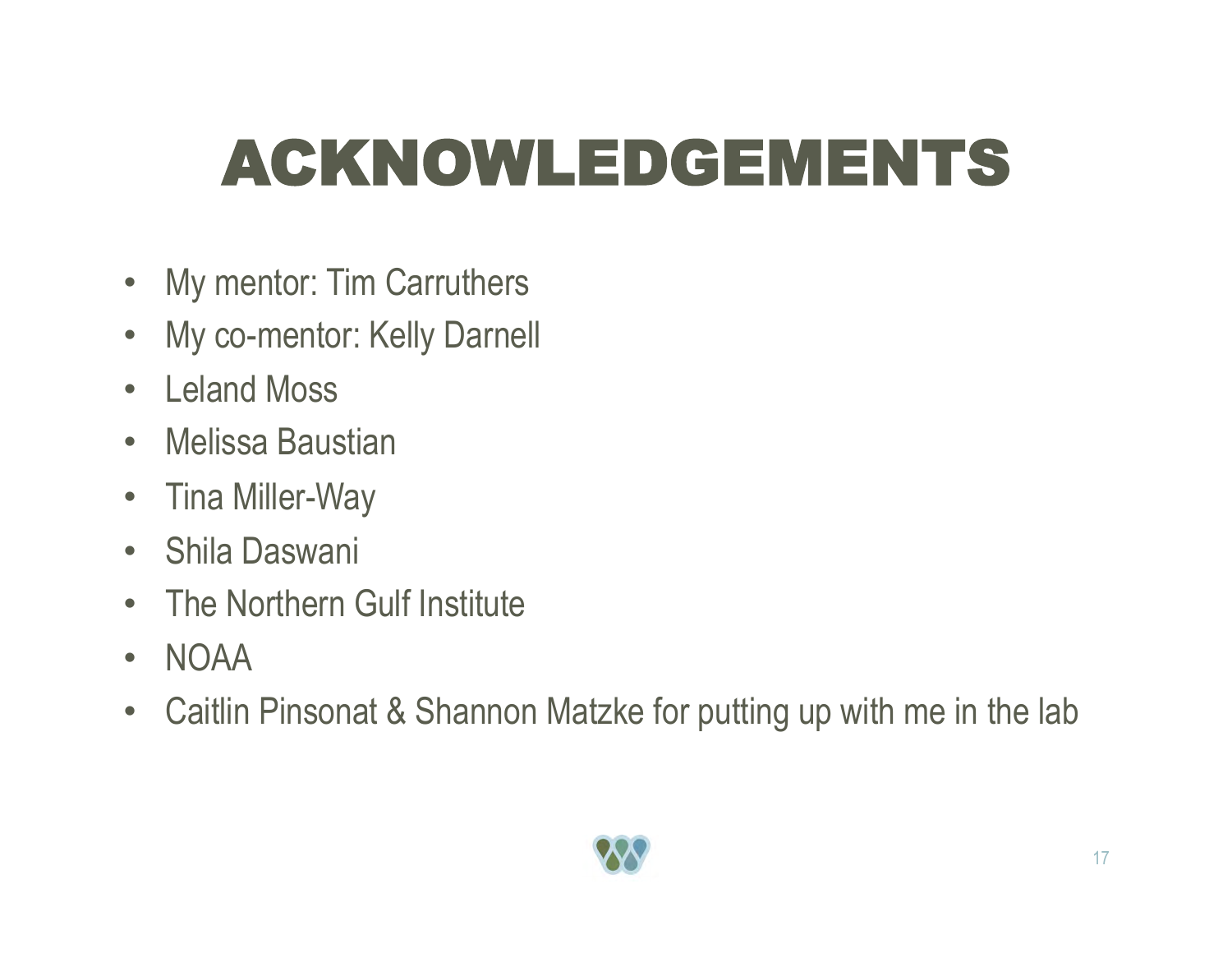## LASTLY I WANT TO ALSO THANK POOR BOY LLOYD'S

• My advice to any of you is to go to Poor Boy Lloyd's next time you are in the Baton Rouge are.

Made from real **Alligator**